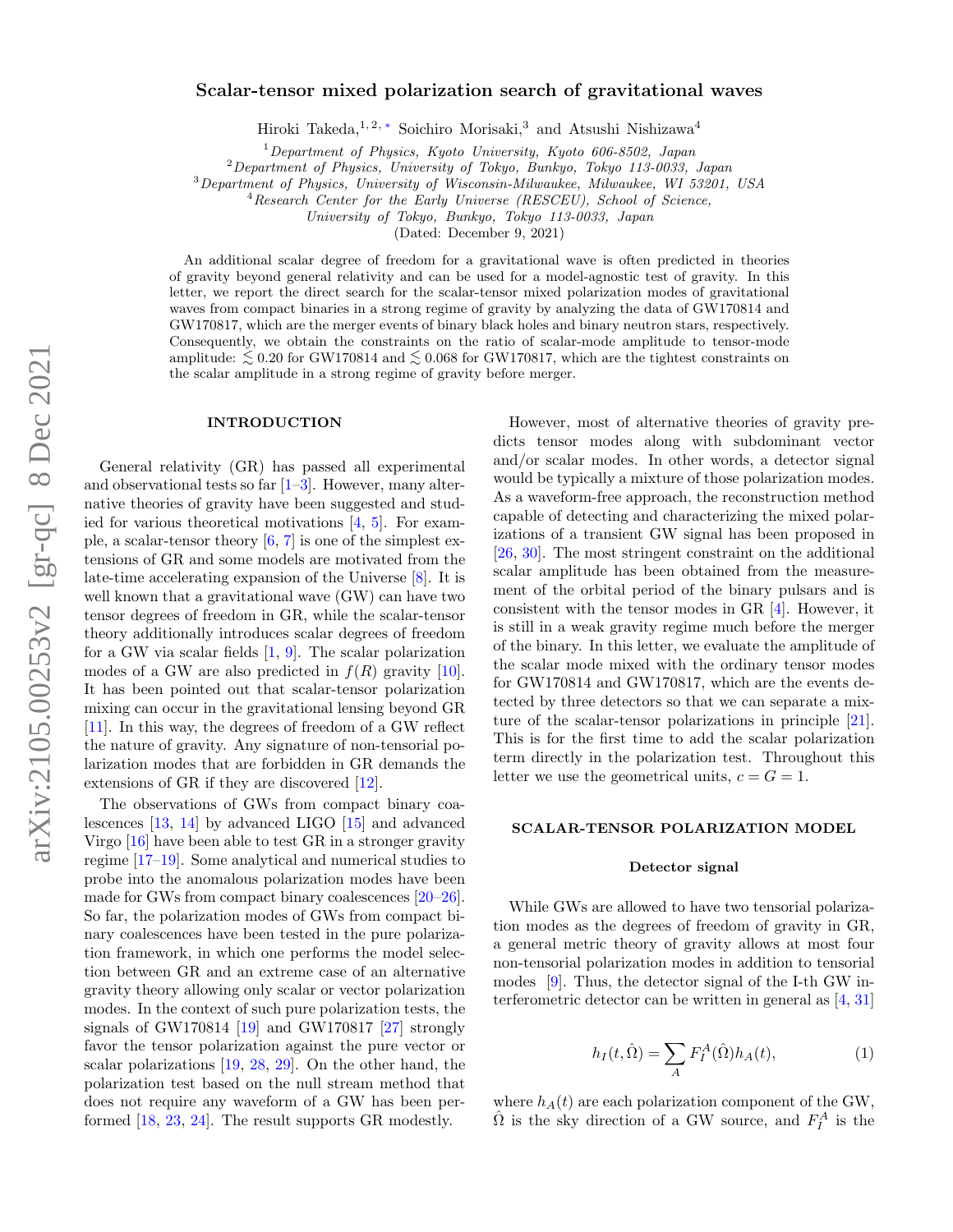antenna pattern functions of the I-th detector,

$$
F_I^A(\hat{\Omega}) := d_I^{ab} e^A_{ab}(\hat{\Omega}).\tag{2}
$$

Here, A is polarization indices running over  $+$ ,  $\times$ ,  $x, y, b, l$ , corresponding to plus, cross, vector x, vector y, breathing, and longitudinal polarization modes, respectively. We can test gravity theories by separating polarizations of the observed signal [\[32\]](#page-5-0).

### Scalar-tensor waveform

Since the two scalar polarizations (longitudinal and breathing) are completely degenerate, they can not be distinguished by the interferometric detectors [\[21,](#page-4-27) [32\]](#page-5-0). Thus, our scalar-tensor model should consist of three polarization modes, that is, plus, cross, and the dipole and quadrupole scalar polarization modes.

The angular pattern of GW emission, or the inclination-angle  $\iota$  dependence of the scalar mode, should be proportional to  $\sin \iota$  for the dipole radiation and  $\sin^2 \iota$ for the quadrupole radiation [\[20,](#page-4-18) [21,](#page-4-27) [29\]](#page-4-22). In order to avoid introducing parameters that have different correlations with other parameters depending on the theory as free parameters, we assume the l-th harmonic in time domain  $h^{(l)}(t) = \eta^{(2-l)/5} (\mathcal{M}/d_L) (2\pi \mathcal{M} F)^{l/3} e^{-il\Phi}$  with the inclination-dependence as the scalar-mode waveform. Here,  $M$  is the chirp mass,  $d<sub>L</sub>$  is the luminosity distance, and  $\eta$  is the symmetric mass ratio. In addition, F and  $\Phi$ are the orbital frequency and phase, respectively. However, the tensor amplitude and the phasing should get a backreaction because the additional scalar radiation disrupts the orbital motion.

Therefore, we analyze the data under the scalar-tensor hypothesis  $\mathcal{H}_{ST}$  having the following signal model in the frequency domain,

<span id="page-1-0"></span>
$$
\tilde{h}_I(f, \hat{\Omega}) = \tilde{h}_{GR}(1 + \delta A)e^{i\delta \Psi^{(2)}}
$$
\n
$$
+ \sqrt{\frac{5\pi}{96}} A_{S2} F_b \sin^2 \iota \frac{\mathcal{M}^2}{d_L} u_2^{-7/2} e^{-i\Psi_{GR}^{(2)} e^{i\delta \Psi^{(2)}}}
$$
\n
$$
+ \sqrt{\frac{5\pi}{48}} A_{S1} F_b \sin \iota \eta^{1/5} \frac{\mathcal{M}^2}{d_L} u_1^{-9/2} e^{-i\Psi_{GR}^{(1)} e^{i\delta \Psi^{(1)}}},
$$
\n(3)

where  $\tilde{h}_{\text{GR}}$  is the frequency-domain waveform of the GW from compact binary coalescences in GR and  $\Psi_{\text{GR}}^{(l)}$  is the frequency evolution for the *l*-th harmonic in GR.  $u_l :=$  $(2\pi \mathcal{M}f/l)^{1/3}$  is the the reduced *l*-th harmonic frequency.  $A_{S2}$  and  $A_{S1}$  are the additional polarization parameters characterizing the quadrupole and dipole amplitudes of the scalar mode, respectively.  $\delta A$  and  $\delta \Psi$  denote the amplitude and phase corrections based on the energy loss due to the presence of the additional scalar radiation [\[20\]](#page-4-18). The additional scalar radiation requires the modification

of the change rate of the binary binding energy as

$$
\dot{E} = \dot{E}^{\rm GR} \left( 1 + \frac{2}{3} A_{S2}^2 + \frac{5}{96} A_{S1}^2 \eta^{2/5} (2\pi \mathcal{M} F)^{-2/3} \right). (4)
$$

where  $\dot{E}^{\text{(GR)}}$  is the change rate in GR. Keeping up to the second order in terms of  $A<sub>S</sub>$ , the modification leads to the amplitude and phase corrections as

$$
\delta A^{(l)} = \delta A_q^{(l)} + \delta A_d^{(l)}
$$
  
=  $-\frac{1}{3} A_{S2}^2 - \frac{5}{192} A_{S1}^2 \eta^{2/5} u_l^{-2},$  (5)

$$
\delta\Psi^{(l)} = \delta\Psi_q^{(l)} + \delta\Psi_d^{(l)}
$$
  
= 
$$
\frac{l}{128}A_{S2}^2u_l^{-5} + \frac{5l}{14336}A_{S1}^2\eta^{2/5}u_l^{-7},
$$
 (6)

through the stationary phase approximation. Consequently, we obtain the waveform model in Eq. [\(3\)](#page-1-0).

We deal with only the inspiral phase because the merger and ringdown waveforms in a scalar-tensor theory have not yet been constructed for use in a search due to the nonlinearity and complexity of the field equations, which might lead to large corrections in such stronger gravity regime [\[33\]](#page-5-1). The dipole radiation has already well constrained by evaluating the -1PN order phase coeffi-cient [\[18\]](#page-4-23). We can translate the constraint  $|\delta \hat{\varphi}_-| < 10^{-5}$ for GW170817 [\[28\]](#page-4-21) into the dipole amplitude  $A_{S1} \lesssim 0.02$ assuming the relation between them in our model. Since this is sufficiently smaller than the amplitude determination accuracy expected from SNR, we ignore the dipole term for GW170817 considering the computational cost.

#### ANALYSIS

We analyze the signal of GW170814 [\[19\]](#page-4-17) and GW170817 [\[34\]](#page-5-2) in a scalar-tensor polarization framework, which are GW events from a binary black-hole coalescence and a binary neutron-star coalescence observed by three-detector network, respectively. We basically take the same analysis method in [\[29\]](#page-4-22) and analyze the data under the scalar-tensor hypothesis  $\mathcal{H}_{ST}$ , in which the GW signal is described as Eq. [\(3\)](#page-1-0). In addition to  $A_{S2}$  and  $A_{S1}$ , we consider 13 source parameters: the right ascension and declination of the compact binary system,  $\alpha$  and  $\delta$ , the inclination angle of the binary system  $\iota$ , the polarization angle  $\psi$ , the luminosity distance to the compact binary system  $d_L$ , the time and phase at the coalescence,  $t_c$  and  $\phi_c$ , detector-frame masses,  $m_1$ and  $m_2$ , dimensionless spins of the primary and the secondary objects,  $\chi_1$  and  $\chi_2$ , and the tidal deformability parameters of the primary and secondary stars,  $\Lambda_1$  and  $Λ_2$ .

Our analysis relies on the Bayesian inference. The posterior probability distribution is calculated from the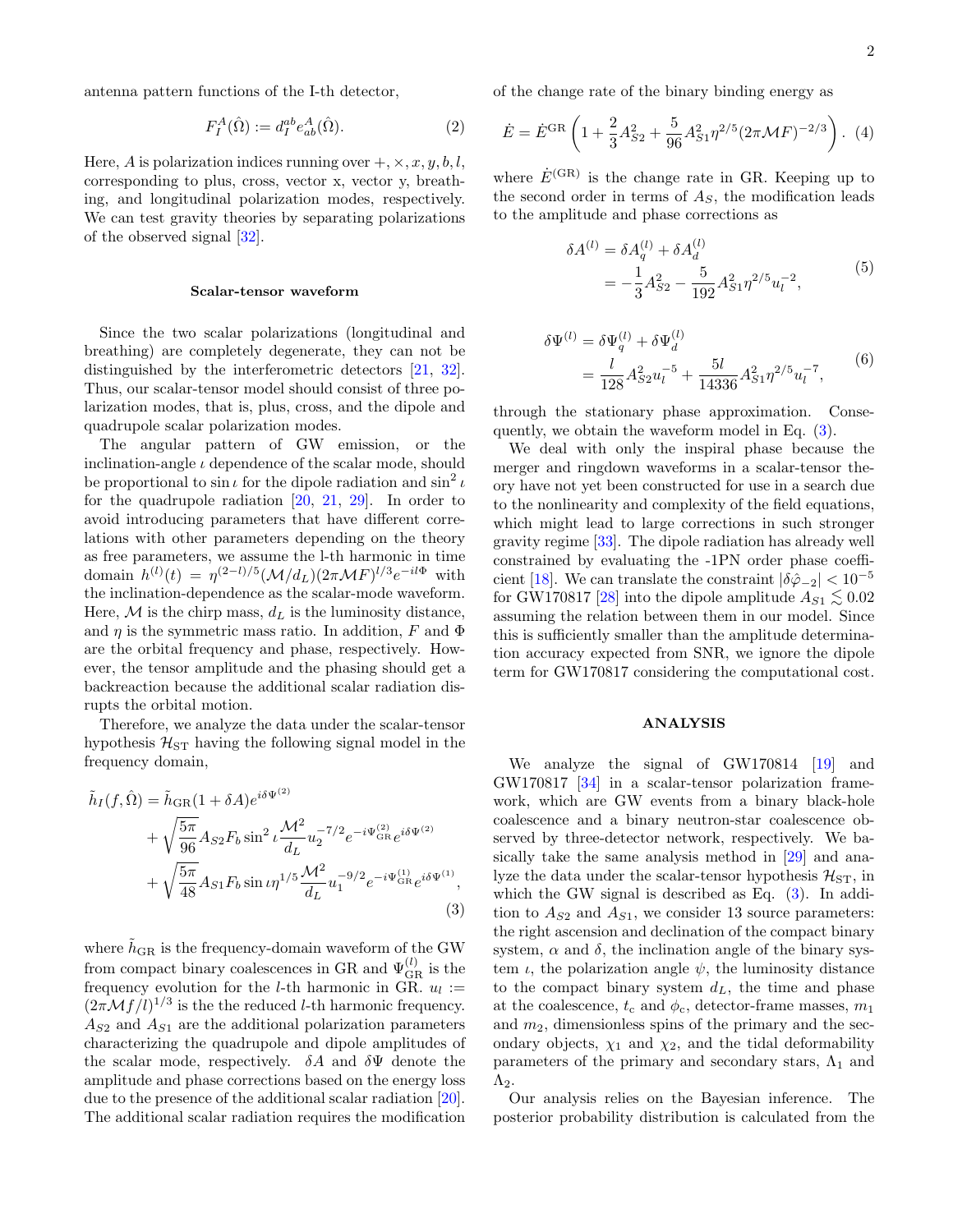Bayes' theorem,

$$
p(\boldsymbol{\theta}|\{d_I\}_{I=1}^N, \mathcal{H}_{ST}) = \frac{p(\boldsymbol{\theta})p(\{d_I\}_{I=1}^N|\boldsymbol{\theta}, \mathcal{H}_{ST})}{p(\{d_I\}_{I=1}^N|\mathcal{H}_{ST})}.
$$
 (7)

 $p(\theta)$  represents the prior probability distribution and is basically applied by the standard priors [\[35\]](#page-5-3) (see the dettail in [\[29\]](#page-4-22)). Note that we apply a uniform priors in the range  $[-1,1]$  for  $A_{S2}$  and  $A_{S1}$ .  $p({d_I}_{I=1}^N|\boldsymbol{\theta}, \mathcal{H}_{ST})$  represents the likelihood function and we apply the standard Gaussian noise likelihood [\[35\]](#page-5-3). The lower frequency cutoff for the likelihood calculations is 20 Hz for GW170814 and 23 Hz for GW170817 [\[35\]](#page-5-3).

We utilize the Bilby software [\[36,](#page-5-4) [37\]](#page-5-5) and the cpnest sampler [\[38\]](#page-5-6) for the Bayesian inference. As an inspiral template, we adopt TaylorF2 [\[39\]](#page-5-7). For GW170817, we utilize the focused reduced order quadrature technique  $[40]$  as in  $[29]$ . We use the data of GW170814 whose duration is 4 seconds and sampling frequency is 4096 Hz and the data of GW170817 with the removal of glitch whose duration is 128 seconds and sampling frequency is 4096 Hz from Gravitational Wave Open Science Center [\[41\]](#page-5-9).

As for GW170817, an optical [\[42\]](#page-5-10) and near-infrared [\[43\]](#page-5-11) electromagnetic counterpart was observed nearby the galaxy NGC 4993 [\[44\]](#page-5-12), and the associated gamma ray burst, GRB 170817A, was also observed [\[45,](#page-5-13) [46\]](#page-5-14). In the analysis of GW170817, we additionally impose the location priors on the luminosity distance, the right ascension, and the declination of GW170817 from the position of the host galaxy, NGC4993. The prior of the luminosity distance is set to be the Gaussian distribution with the mean 42.9 Mpc and the standard deviation 3.2 Mpc. We fix the right ascension and the declination to RA =  $13h09m48s.085$  and DEC =  $-23°22'53''.343$ [\[44\]](#page-5-12). In addition, the orientation of the compact binary system was also restricted for the viewing angle  $\theta_{\rm obs}$  as  $0.25 \text{ rad} < \theta_{\text{obs}}(d_L/41 \text{ Mpc}) < 0.45 \text{ rad } [47, 48].$  $0.25 \text{ rad} < \theta_{\text{obs}}(d_L/41 \text{ Mpc}) < 0.45 \text{ rad } [47, 48].$  $0.25 \text{ rad} < \theta_{\text{obs}}(d_L/41 \text{ Mpc}) < 0.45 \text{ rad } [47, 48].$  $0.25 \text{ rad} < \theta_{\text{obs}}(d_L/41 \text{ Mpc}) < 0.45 \text{ rad } [47, 48].$  $0.25 \text{ rad} < \theta_{\text{obs}}(d_L/41 \text{ Mpc}) < 0.45 \text{ rad } [47, 48].$  This can be converted into the inclination angle,  $\theta_{\rm obs} = \iota$  or  $\theta_{\rm obs} = \pi - \iota$ , from the assumption that the jet is perpendicular to the orbital plane of the compact binary system. Consequently, we impose the jet prior on the inclination angle in the range of  $2.68 \text{ rad} < \iota < 2.92 \text{ rad } [29]$  $2.68 \text{ rad} < \iota < 2.92 \text{ rad } [29]$ .

## **RESULT**

For GW170814, Figure [1](#page-2-0) shows the posterior probability distribution for the chirp mass in the source frame, the luminosity distance, the inclination angle, and the scalar amplitudes under  $\mathcal{H}_{ST}$ . Figure [2](#page-3-0) shows the posterior probability distribution of the right ascension and the declination under  $\mathcal{H}_{ST}$  in orange. The results under GR are also shown in green for comparison. These amplitude parameters and the sky location are almost unchanged by adding the scalar mode. The amplitude parameters for the additional scalar modes are constrained



<span id="page-2-0"></span>FIG. 1. The posterior probability distributions of the chirp mass in the source frame, the luminosity distance, the inclination angle, and the scalar amplitudes for GW170814 under the scalar-tensor hypothesis  $\mathcal{H}_{ST}$ . For comparison, the results under GR are also shown. The constraint on the scalar amplitude  $A_{S2}$  can be converted into the constraint on the ratio of the scalar mode amplitude to the tensor mode amplitude:  $R_{ST} \leq 0.20$ .

by  $-0.13_{-0.63}^{+0.89}$  for the quadrupole and  $0.03_{-0.37}^{+0.37}$  for the dipole. From the comparison of the estimated errors from the scalar amplitude in the scalar term and the phase correction of the tensor modes depending on the scalar amplitude, we can see that the contribution from the scalar term dominates compared to the contribution from the phase modification for the tensor mode when the amplitude is small  $A_{S2} \leq 0.5$ . Figure [1](#page-2-0) shows that the scalar term starts to be constrained in such a region of small scalar amplitude, shifting the posterior distribution to the negative side slightly. This is because the scalar term compensates for the change in amplitude of the tensor mode with increasing mass, as shown by the 2D correlations. We can also see the 2D correlations between  $A_{S2}$  and M or  $d_L$ . The correlations are interpreted from the parameter combination,  $(1 - A_{S2}^2/3) \mathcal{M}^{5/6}/d_L$ , in the tensor-mode amplitude, which dominates the scalarmode amplitude. This combination of parameters is tightly constrained by the observational data, thereby introducing correlations between the individual parameters.

For GW170817, Figure [3](#page-3-1) shows the posterior probability distributions for the chirp mass in the source frame, the luminosity distance, the inclination angle, and the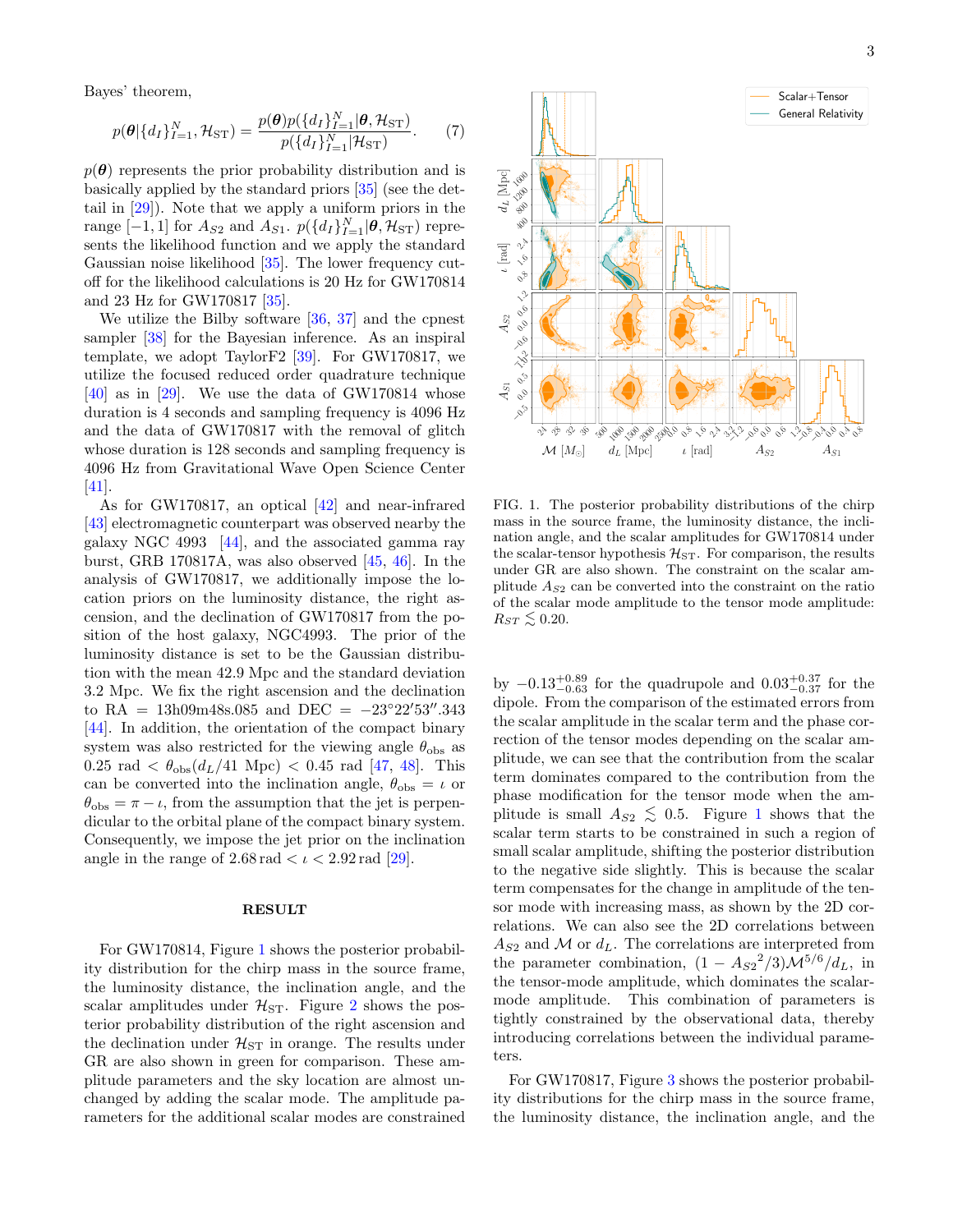

<span id="page-3-0"></span>FIG. 2. The posterior probability distributions of GW170814 for the right ascension and the declination are shown in orange under the scalar-tensor hypothesis  $\mathcal{H}_{ST}$  and in green under GR.

scalar amplitude. The distributions of the amplitude parameters are hardly different between under GR and under  $\mathcal{H}_{ST}$ . For GW170817, the stronger correlations between  $A_{S2}$  and M or  $d_L$  are seen. The amplitude parameter for an additional scalar mode is constrained in  $0.04^{+0.60}_{-0.66}$ .

The constraints can be translated into the constraints on the ratio of the scalar amplitude to the tensor amplitude defined for our scalar-tensor waveform model by [\[49\]](#page-5-17)

$$
R_{ST} := \left| \frac{A_{S2} \sin^2 \iota}{\sqrt{(1 + \cos^2 \iota)^2 / 4 + \cos^2 \iota}} \right|.
$$
 (8)

This ratio represents how deep the scalar mode is searched in a GW signal. We find the constraints on  $R_{ST}$ :  $R_{ST} \leq 0.20$  for GW170814 and  $R_{ST} \leq 0.068$ for GW170817, which are consistent with GR. This is thought to be because if more scalar waves are emitted, the tensor mode is also significantly deformed and the observed signal cannot be explained. Concomitantly, the amplitude parameters and the location parameters are hardly changed. We confirmed that the results do not change significantly with increased number of live points. The precision of the additional amplitude for GW170814 and GW170817 is comparable, while the amplitude ratio is better determined for GW170817. This comes from the fact that the inclination angle estimated from the gamma ray burst is nearly face-on and the factor  $\sin^2 i$ 



<span id="page-3-1"></span>FIG. 3. The posterior probability distributions of the chirp mass in the source frame, the luminosity distance, the inclination angle, and the scalar amplitude for GW170817 under the scalar-tensor hypothesis  $\mathcal{H}_{ST}$ . For comparison, the results under GR are also shown. The constraint on the scalar amplitude  $A<sub>S</sub>$  can be converted into the constraint on the ratio of the scalar mode amplitude to the tensor mode amplitude:  $R_{ST} \leq 0.068$ .

in the numerator becomes small. The constraint on the scalar coupling in the alternative theories of gravity is given by the additional scalar amplitude  $A_{S2}$ , while the amplitude ratio  $R_{ST}$  can be regarded as the indicator of the search depth to the polarization modes because the smaller  $R_{ST}$  is, the deeper we are able to explore the scalar mode, given the inclination angle.

# CONCLUSION AND DISCUSSIONS

We searched for a mixed scalar-tensor polarization modes of GW170814 and GW170817. We found the constraints on the additional scalar polarization amplitudes,  $A_{S2} = -0.13_{-0.63}^{+0.89}$  and  $A_{S1} = 0.03_{-0.37}^{+0.37}$  for GW170814 and  $A_{S2} = 0.04_{-0.66}^{+0.60}$  for GW170817. These results can be translated into the constraints on the ratio of the scalar amplitude to the tensor amplitude in the GW signals:  $R_{ST} \leq 0.20$  for GW170814 and  $R_{ST} \leq 0.068$  for GW170817. Note that since the radiation mechanisms of different physical systems such as the binary black holes and the binary neutron stars are not necessarily the same, the two constraints could not be simply compared.

When the fourth and fifth detector such as KAGRA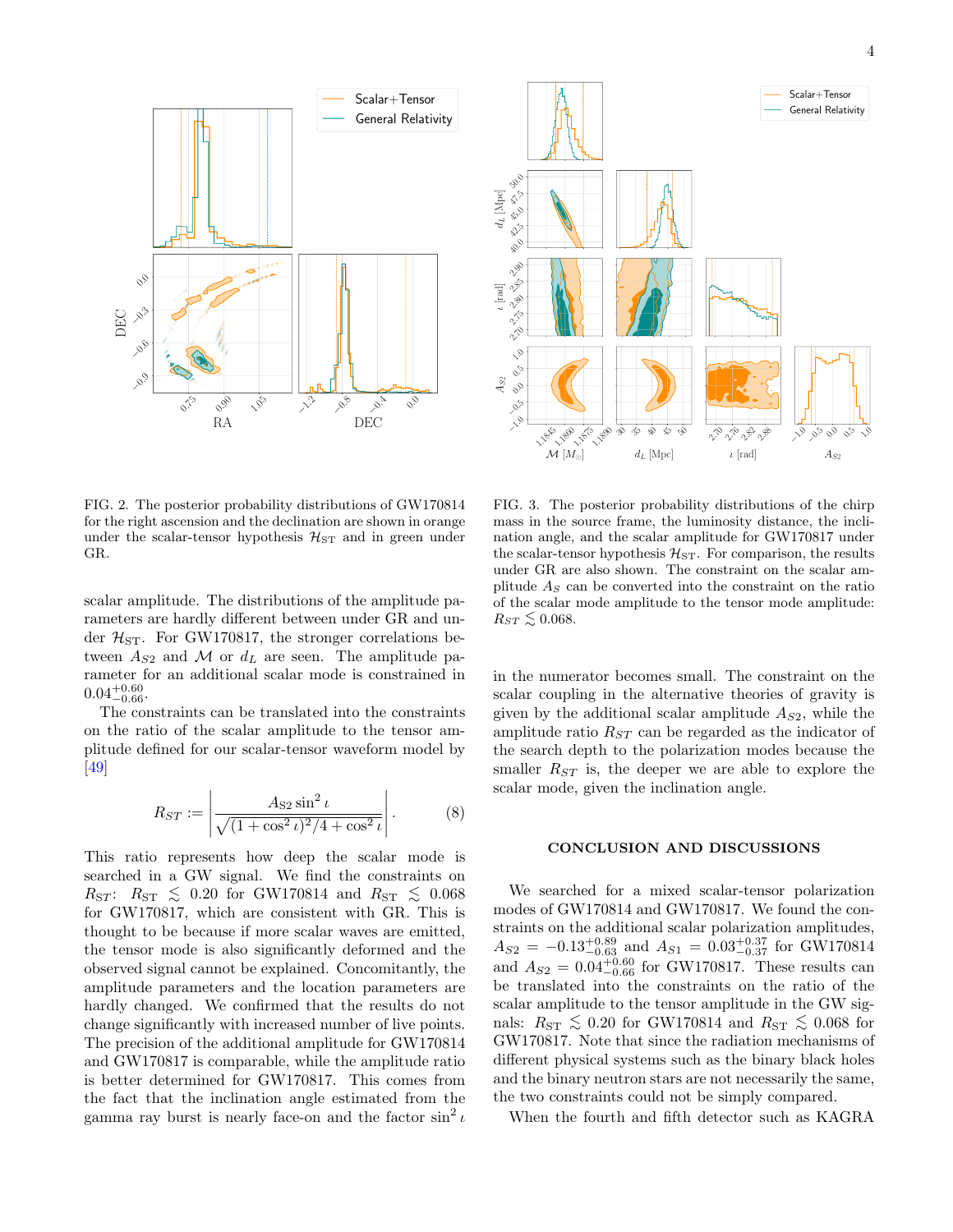[\[50–](#page-5-18)[52\]](#page-5-19) and LIGO India [\[53\]](#page-5-20) participates in the GW detector network, four and five polarization modes can be probed [\[21\]](#page-4-27). Therefore, the expansion of the detector network will make it possible to probe the anomalous GW polarizations directly under a vector-tensor framework or a scalar-vector-tensor framework in the future. On the other hand, the detection limit for the additional amplitude is determined by the SNR. Thus, it is expected that the event with the large SNR can be utilized for more precise tests. However, since there is a limit to the accuracy of test by a single GW, we are developing a method to statistically combine the polarization analysis results of multiple GW sources.

## ACKNOWLEDGEMENTS

H. T. acknowledges financial support received from the Advanced Leading Graduate Course for Photon Science (ALPS) program at the University of Tokyo. H.T. is supported by JSPS KAKENHI Grant No. 18J21016. S. M. is supported by JSPS KAKENHI Grant No. 19J13840 and NSF PHY-1912649. A. N. is supported by JSPS KAKENHI Grant Nos. JP19H01894 and JP20H04726 and by Research Grants from Inamori Foundation.This research has made use of data, software and/or web tools obtained from the Gravitational Wave Open Science Center (https://www.gw-openscience.org/ ), a service of LIGO Laboratory, the LIGO Scientific Collaboration and the Virgo Collaboration. LIGO Laboratory and Advanced LIGO are funded by the United States National Science Foundation (NSF) as well as the Science and Technology Facilities Council (STFC) of the United Kingdom, the Max-Planck-Society (MPS), and the State of Niedersachsen/Germany for support of the construction of Advanced LIGO and construction and operation of the GEO600 detector. Additional support for Advanced LIGO was provided by the Australian Research Council. Virgo is funded, through the European Gravitational Observatory (EGO), by the French Centre National de Recherche Scientifique (CNRS), the Italian Istituto Nazionale di Fisica Nucleare (INFN) and the Dutch Nikhef, with contributions by institutions from Belgium, Germany, Greece, Hungary, Ireland, Japan, Monaco, Poland, Portugal, Spain.

- <span id="page-4-0"></span>∗ [takeda@tap.scphys.kyoto-u.ac.jp](mailto:takeda@tap.scphys.kyoto-u.ac.jp)
- <span id="page-4-1"></span>[1] C. M. Will, Theory and Experiment in Gravitational Physics (Cambridge University Press, 1993).
- [2] I. H. Stairs, Living Reviews in Relativity 6, 5 (2003).
- <span id="page-4-2"></span>[3] J. Murata and S. Tanaka, Classical and Quantum Gravity 32, 033001 (2015).
- <span id="page-4-3"></span>[4] C. M. Will, Living Reviews in Relativity 9, 3 (2006), 0510072.
- <span id="page-4-4"></span>[5] T. Clifton, P. G. Ferreira, A. Padilla, and C. Skordis, Physics Reports 513, 1 (2012), Modified Gravity and Cosmology.
- <span id="page-4-5"></span>[6] C. Brans and R. H. Dicke, Physical Review 124, 925 (1961).
- <span id="page-4-6"></span>[7] Y. Fujii and K.-i. Maeda, Classical and Quantum Gravity 20, 4503 (2003).
- <span id="page-4-7"></span>[8] F. Perrotta, C. Baccigalupi, and S. Matarrese, Phys. Rev. D 61, 023507 (1999).
- <span id="page-4-8"></span>[9] D. M. Eardley, D. L. Lee, A. P. Lightman, R. V. Wagoner, and C. M. Will, Physical Review Letters 30, 884 (1973).
- <span id="page-4-9"></span>[10] T. P. Sotiriou and V. Faraoni, Reviews of Modern Physics 82, 451 (2010).
- <span id="page-4-10"></span>[11] J. M. Ezquiaga, M. Zumalacárregui, Physical Review D 102, 124048 (2020).
- <span id="page-4-11"></span>[12] Z.C. Chen, C. Yuan, and Q.G. Huang, arXiv:2101.06869 (2021).
- <span id="page-4-12"></span>[13] The LIGO Scientific Collaboration et al., Physical Review X 9, 031040 (2018), 1811.12907.
- <span id="page-4-13"></span>[14] R. Abbott *et al.*, arXiv:2010.14527 (2021).
- <span id="page-4-14"></span>[15] J. Aasi et al., Classical and Quantum Gravity 32, 074001 (2015).
- <span id="page-4-15"></span>[16] F. Acernese et al., Classical and Quantum Gravity 32, 024001 (2015).
- <span id="page-4-16"></span>[17] B. P. Abbott *et al.*, Physical Review X **6**, 041015 (2016).
- <span id="page-4-23"></span>[18] LIGO Scientific Collaboration and Virgo Collaboration, R. Abbott et al., arXiv:2010.14529 (2020).
- <span id="page-4-17"></span>[19] B. P. Abbott et al., Physical Review Letters 119, 141101 (2017).
- <span id="page-4-18"></span>[20] K. Chatziioannou, N. Yunes, and N. Cornish, Physical Review D 86, 022004 (2012).
- <span id="page-4-27"></span>[21] H. Takeda et al., Physical Review D 98, 022008 (2018), 1806.02182.
- [22] H. Takeda et al., Physical Review D 100, 042001 (2019).
- <span id="page-4-24"></span>[23] Y. Hagihara, N. Era, D. Iikawa, A. Nishizawa, and H. Asada, Physical Review D 100, 064010 (2019).
- <span id="page-4-25"></span>[24] P. T. H. Pang, R. K. L. Lo, I. C. F. Wong, T. G. F. Li, and C. Van Den Broeck, Phys. Rev. D 101, 104055  $(2020).$
- [25] S. Goyal, K. Haris, A. K. Mehta, P. Ajith Phys. Rev. D 103, 024038 (2021).
- <span id="page-4-19"></span>[26] K. Chatziioannou, M. Isi, C.J. Haster, and T.B. Littenberg arXiv:2105.01521 (2021).
- <span id="page-4-20"></span>[27] LIGO Scientific Collaboration and Virgo Collaboration, B. P. Abbott et al., Phys. Rev. Lett. 119, 161101 (2017).
- <span id="page-4-21"></span>[28] The LIGO Scientific Collaboration et al., Physical Review Letters 123, 011102 (2018), 1811.00364.
- <span id="page-4-22"></span>[29] H. Takeda, S. Morisaki, and A. Nishizawa, Phys. Rev. D 103, 064037 (2021).
- <span id="page-4-26"></span>[30] K. Hayama and A. Nishizawa, Physical Review D 87, 062003 (2013).
- <span id="page-4-28"></span>[31] E. Poisson and C. M. Will, *Gravity* (Cambridge University Press, Cambridge, 2014).